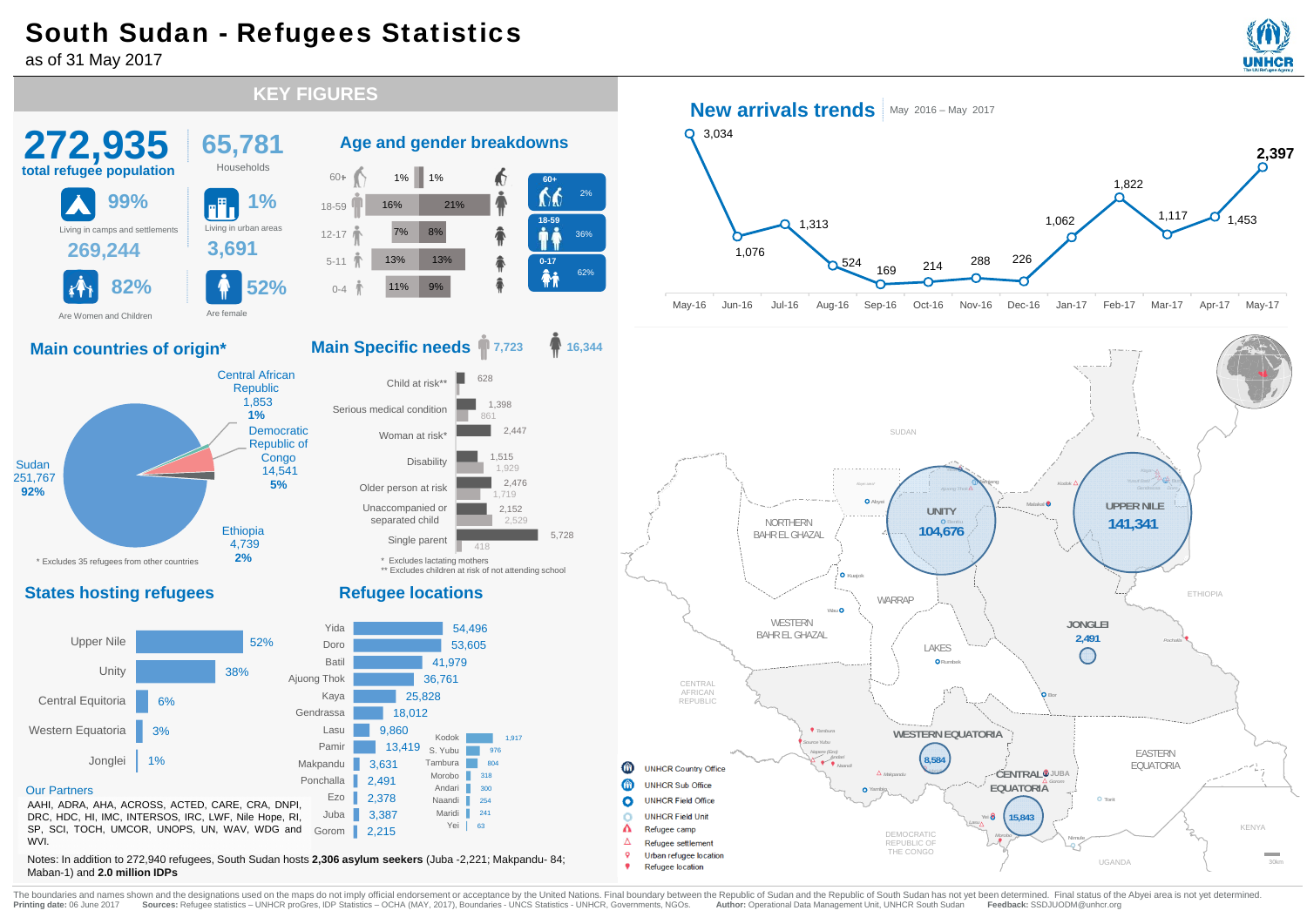#### as of the 31-May-2017 South Sudan Refugee statistics: Population by Location, Sex and Age Group



|                    |                    | $0 - 4$ years  |             |                |                | 5 - 11 years   |                | 12 - 17 years |        |              | 18 - 59 years |               |              |                  | $60$ years + |                |                | <b>Total</b> |              | <b>Households</b> |        |              |
|--------------------|--------------------|----------------|-------------|----------------|----------------|----------------|----------------|---------------|--------|--------------|---------------|---------------|--------------|------------------|--------------|----------------|----------------|--------------|--------------|-------------------|--------|--------------|
| <b>State</b>       | <b>Location</b>    | F.             | M           | <b>Total</b>   | F.             | M              | <b>Total</b>   | F             | M      | <b>Total</b> | F.            | M             | <b>Total</b> | F.               | M            | <b>Total</b>   |                | M            | <b>Total</b> | F.                | M.     | <b>Total</b> |
|                    | Doro               | 5,357          | 5,687       | 11,044         | 6,967          | 7,344          | 14,311         | 4,135         | 4,397  | 8,532        | 10,495        | 7,958         | 18,453       | 682              | 583          | 1,265          | 27,636         | 25,969       | 53,605       | 6,372             | 5,701  | 12,073       |
|                    | Kaya               | 2,274          | 2,495       | 4,769          | 3,389          | 3,411          | 6,800          | 1,850         | 1,837  | 3,687        | 5,449         | 4,103         | 9,552        | 443              | 577          | 1,020          | 13,405         | 12,423       | 25,828       | 2,840             | 3,238  | 6,078        |
| Upper <sup>3</sup> | <b>Yusuf Batil</b> | 3,710          | 3,983       | 7,693          | 5,547          | 5,705          | 11,252         | 3,117         | 3,102  | 6,219        | 8,570         | 6,381         | 14,951       | 831              | 1,033        | 1,864          | 21,775         | 20,204       | 41,979       | 4,246             | 4,973  | 9,219        |
| <b>Nile</b>        | Gendrassa          | 1,664          | 1,717       | 3,381          | 2,340          | 2,369          | 4,709          | 1,277         | 1,260  | 2,537        | 3,725         | 2,995         | 6,720        | 291              | 374          | 665            | 9,297          | 8,715        | 18,012       | 1,977             | 2,255  | 4,232        |
|                    | Kodok              | 66             | 57          | 123            | 358            | 342            | 700            | 144           | 140    | 284          | 413           | 337           | 750          | 31               | 29           | 60             | 1,012          | 905          | 1,917        | 324               | 212    | 536          |
|                    | Tot                | 13,071         | 3.939       | $27,0^{\circ}$ | $8,60^{\circ}$ | 19,171         | 37,77          | 521           | 0,736  | 21.25        | 28.652        | 21,774        | 50,42        | 2,278            |              | 1.87           | 73.125         | 68,216       | 141,34'      | 15,759            | 16,379 | 32,138       |
|                    | Ajoung Thok        | 3,504          | 3,505       | 7,009          | 4,394          | 4,375          | 8,769          | 2,742         | 3,170  | 5,912        | 7,279         | 7,268         | 14,547       | 296              | 228          | 524            | 18,215         | 18,546       | 36,761       | 4,972             | 4,331  | 9,303        |
| <b>Unity</b>       | Pamir              | 1,543          | 1,584       | 3,127          | 1,753          | 1,815          | 3,568          | 1,018         | 1,085  | 2,103        | 2,706         | 1,676         | 4,382        | 146              | 93           | 239            | 7,166          | 6,253        | 13,419       | 2,263             | 923    | 3,186        |
| <b>State</b>       | Yida               | 4,960          | 5,123       | 10,083         | 8,713          | 8,776          | 17,489         | 5,073         | 4,238  | 9,311        | 11,783        | 4,898         | 16,681       | 577              | 355          | 932            | 31,106         | 23,390       | 54,496       | 8,586             | 3,016  | 11,602       |
|                    | Tota               | 10.007         | 10,212      | 20.21          | 4.86           | 14.96          | 29.82          | R 833         | 8.493  | 17,32        | 21,768        | 13.842        | 35,61        | ,019             | 676          | 1.69           | 56.487         | 48,189       | 104,676      | 15.821            | 8,270  | 24,091       |
| Central            | Gorom              | 160            | 176         | 336            | 253            | 267            | 520            | 150           | 171    | 321          | 467           | 539           | 1,006        | 22               | 10           | 32             | 1,052          | 1,163        | 2,215        | 336               | 491    | 827          |
|                    | Juba               | 114            | 145         | 259            | 220            | 209            | 429            | 116           | 91     | 207          | 389           | 2,021         | 2,410        | $\boldsymbol{A}$ | 78           | 82             | 843            | 2,544        | 3,387        | 193               | 1,991  | 2,184        |
|                    | Lasu               | 782            | 814         | 1,596          | 1,263          | 1,251          | 2,514          | 806           | 791    | 1,597        | 2,009         | 1,831         | 3,840        | 203              | 110          | 313            | 5,063          | 4,797        | 9,860        | 1,353             | 1,414  | 2,767        |
| Equatoria          | Morobo             | 27             | 22          | 49             | 44             | 59             | 103            | 26            | 30     | 56           | 60            | 42            | 102          | 3                | $\sqrt{5}$   | 8              | 160            | 158          | 318          | 38                | 41     | 79           |
|                    | Yei                | $\mathbf 0$    | $\mathbf 0$ | $\Omega$       | -1             | $\overline{1}$ | $\overline{2}$ | $\Omega$      | 3      |              | 6             | 52            | 58           | $\mathbf{0}$     | $\Omega$     | $\Omega$       | $\overline{7}$ | 56           | 63           | 6                 | 53     | 59           |
|                    | Tota               | .083           | ,157        | 2.24           | ,781           | 1,787          | 3, 5           |               |        | 2.15         | 2.93'         | .485          | 7,41         | 232              | 203          |                | 125            | 8,718        | 15,843       | 1.926             | 3.990  | 5,916        |
| Jonglei            | Pochalla           | 132            | 160         | 292            | 279            | 274            | 553            | 332           | 364    | 696          | 654           | 248           | 902          | 36               | 12           | 48             | 1433           | 1058         | 2491         | 524               | 143    | 667          |
| <b>State</b>       | Tot                | 132            | 160         | 292            | 279            | 274            | 55             | 332           | 364    |              | 654           | 248           | 90           |                  | 12           |                | .433           | 1,058        | 2,49'        | 524               | 143    | 667          |
|                    | Andari             | 30             | 27          | 57             | 27             | 35             | 62             | 19            | 13     | 32           | 78            | 52            | 130          | 8                | 11           | 19             | 162            | 138          | 300          | 60                | 61     | 121          |
|                    | Ezo                | 117            | 115         | 232            | 199            | 217            | 416            | 171           | 166    | 337          | 772           | 482           | 1,254        | 73               | 66           | 139            | 1,332          | 1,046        | 2,378        | 520               | 398    | 918          |
|                    | Makpandu           | 321            | 305         | 626            | 481            | 416            | 897            | 236           | 253    | 489          | 786           | 724           | 1,510        | 54               | 55           | 109            | 1,878          | 1,753        | 3,631        | 468               | 619    | 1,087        |
| Western Equatoria  | Maridi             | $\overline{4}$ | 8           | 12             | 40             | 32             | 72             | 20            | 20     | 40           | 50            | 66            | 116          | $\mathbf{0}$     |              |                | 114            | 127          | 241          | 38                | 58     | 96           |
|                    | Naandi             | 23             | 20          | 43             | 33             | 33             | 66             | 15            | 19     | 34           | 49            | 49            | 98           | $\overline{7}$   | 6            | 13             | 127            | 127          | 254          | 39                | 44     | 83           |
|                    | Source yubu        | 62             | 83          | 145            | 136            | 138            | 274            | 58            | 70     | 128          | 265           | 140           | 405          | 14               | 10           | 24             | 535            | 441          | 976          | 196               | 125    | 321          |
|                    | Tambura            | 68             | 84          | 152            | 145            | 118            | 263            | 38            | 47     | 85           | 189           | 108           | 297          | 6                | -1           | $\overline{7}$ | 446            | 358          | 804          | 97                | 246    | 343          |
|                    | Tot                | 625            | 642         | .26            | .06'           |                |                | 557           |        |              |               | $.62^{\circ}$ | 3.81         | 62               |              |                |                |              | 8.58         | 1,418             | 1,551  | 2,969        |
|                    | <b>Grand total</b> | 24,918         | 26.110      | 51.028         | 36.582         | 37,187         | 73,769         | 21.343        | 21,267 | 42.610       | 56,194        | 41.970        | 98.164       | 3,727            | 3.637        | 7.364          | 142.764        | 130,171      | 272.935      | 35.448            | 30.333 | 65,781       |

\* The figures may not reflect the actual population distribution per camp at the end of May 2017 due to the ongoing intercamp transfers to address protection concerns.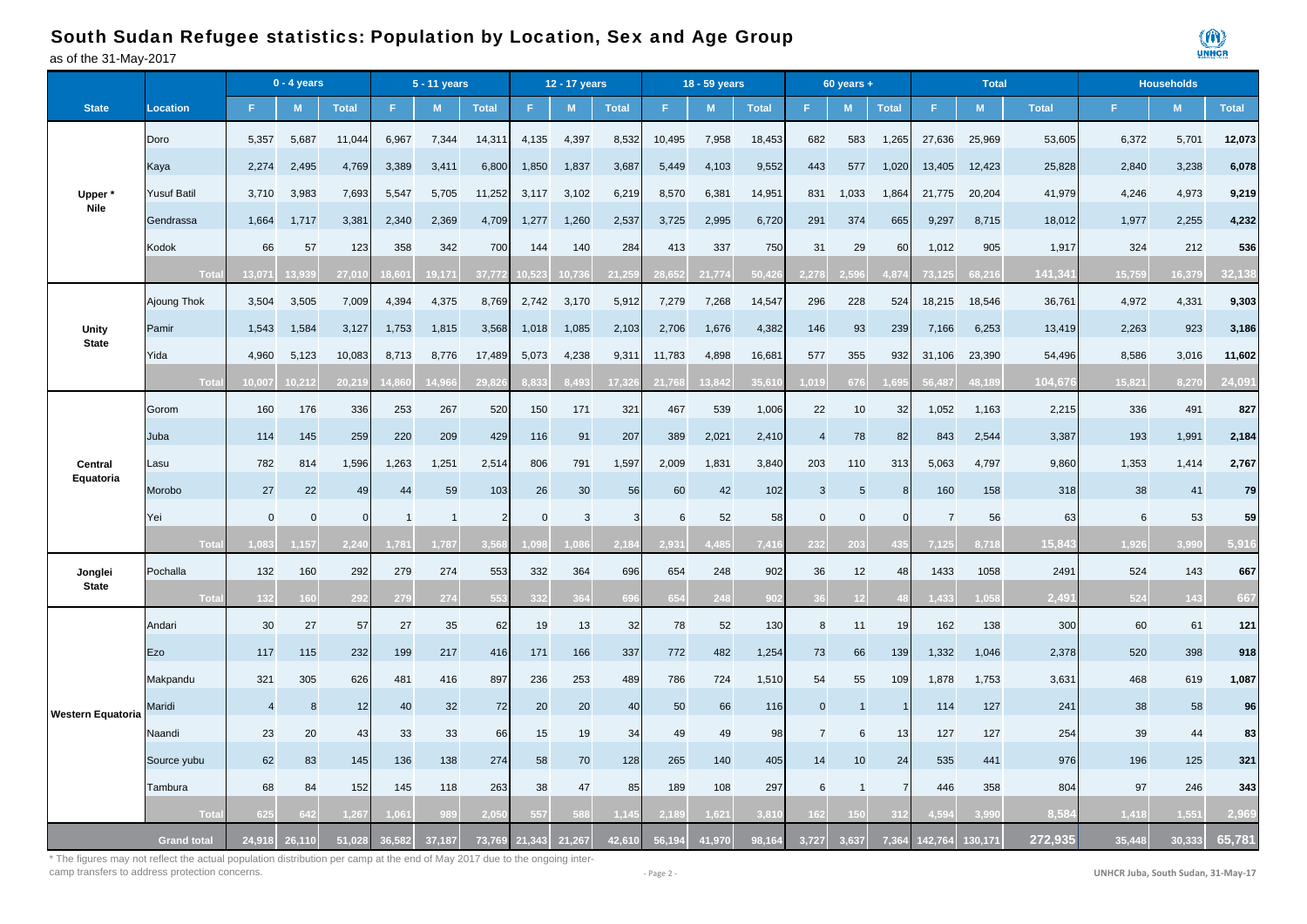### South Sudan Statistics: Population by Country of Origin, Sex and Age Group

| as of the 31-May-2017 |                    |                  |                          |                |                 |                          |                |                          |                          |                          |                          |                         |                                |                          |                |                         |                          |                   |                          |                          |                | UNHCH                   |
|-----------------------|--------------------|------------------|--------------------------|----------------|-----------------|--------------------------|----------------|--------------------------|--------------------------|--------------------------|--------------------------|-------------------------|--------------------------------|--------------------------|----------------|-------------------------|--------------------------|-------------------|--------------------------|--------------------------|----------------|-------------------------|
|                       |                    |                  | <b>Households (HHs)</b>  |                |                 |                          |                |                          |                          |                          |                          |                         | <b>Persons</b>                 |                          |                |                         |                          |                   |                          |                          |                |                         |
| <b>Country</b>        |                    |                  | Female headed            |                | $0 - 4$ years   |                          |                | $5 - 11$ years           |                          |                          |                          |                         | 12 - 17 years<br>18 - 59 years |                          |                |                         |                          |                   |                          |                          | Total          |                         |
| of Origin             | <b>Settlement</b>  | <b>Total HHs</b> | <b>HHs</b>               | %              | -FI             | M                        |                | F                        | M                        |                          |                          | M                       |                                | F                        | M              |                         |                          | $60$ years +<br>M |                          | F                        | M              |                         |
|                       | Andari             |                  |                          | 0%             |                 |                          |                |                          |                          |                          |                          |                         |                                |                          |                |                         |                          |                   |                          |                          |                |                         |
|                       |                    | $\overline{1}$   | $\overline{\phantom{a}}$ |                | $\overline{0}$  | $\mathbf 0$              |                | $\mathbf{0}$             | $\overline{0}$           | $\Omega$                 | $\Omega$                 | $\overline{0}$          | $\Omega$                       | $\overline{0}$           | $\overline{1}$ |                         | $\Omega$                 | $\Omega$          |                          | $\overline{0}$           | $\vert$ 1      |                         |
|                       | Ezo                | 12               | $\overline{7}$           | 58%            |                 | $\overline{3}$           |                | $\overline{2}$           |                          |                          |                          |                         |                                | 10                       | 6              | 16                      |                          |                   |                          | 18                       | 18             | 36                      |
| <b>CENTRA</b>         | Makpandu           | 33               | $\overline{7}$           | 21%            | $5\overline{)}$ | 8                        | 13             | 9                        | 6                        | 15                       | $\mathbf{0}$             | 5                       |                                | 15                       | 23             | 38                      | $\overline{0}$           | -5                |                          | 29                       | 47             | 76                      |
| <b>AFRICAN</b>        | Naandi             | $\overline{7}$   | $\overline{4}$           | 57%            | $\overline{0}$  |                          |                | $\overline{2}$           | -3                       |                          | $\mathbf{0}$             | - 0                     |                                | -5                       | $\mathbf{3}$   |                         |                          |                   |                          | $\overline{7}$           | 10             | 17                      |
| <b>REPUBLIC</b>       | Source Yubu        | 309              | 188                      | 61%            | 60              | 83                       | 143            | 131                      | 137                      | 268                      | 57                       | 68                      | 125                            | 256                      | 136            | 392                     | 13                       | 9                 | 22                       | 517                      | 433            | 950                     |
|                       | Tambura            | 323              | 91                       | 28%            | 64              | 80                       | 144            | 142                      | 116                      | 258                      | 38                       | 46                      | 84                             | 180                      | 102            | 282                     | $\overline{4}$           |                   |                          | 428                      | 345            | 773                     |
|                       |                    | 685              | 297                      | 43%            | 130             | 178                      | 308            | 286                      | 266                      | 552                      | 99                       | 123                     | 222                            | 466                      | 271            | 737                     | 18                       | $16\,$            | 34                       | 999                      | 854            | 1,853                   |
|                       | Andari             | 120              | 60                       | 50%            | 30              | 27                       | 57             | 27                       | 35                       | 62                       | 19                       | 13                      | 32                             | 78                       | 51             | 129                     | 8                        | 11                | 19                       | 162                      | 137            | 299                     |
|                       | Ezo                | 906              | 513                      | 57%            | 116             | 112                      | 228            | 197                      | 213                      | 410                      | 167                      | 162                     | 329                            | 762                      | 476            | 1,238                   | 72                       | 65                | 137                      | 1,314                    | 1,028          | 2,342                   |
|                       | Juba               | $\overline{1}$   | $\sim$                   | 0%             | $\overline{1}$  | $\overline{1}$           | $\overline{2}$ | $\overline{1}$           | $\overline{2}$           | $\overline{\mathbf{3}}$  | $\overline{2}$           | $\sim$                  | $\overline{2}$                 | $\overline{2}$           | $\overline{4}$ | - 6                     | $\sim$                   | $\overline{2}$    | $\overline{2}$           | 6                        | 9              | 15                      |
|                       | Lasu               | 2,251            | 1,226                    | 54%            | 674             | 716                      | 1,390          | 1,028                    | 1,003                    | 2,031                    | 652                      | 633                     | 1,285                          | 1,802                    | 1,341          | 3,143                   | 202                      | 102               | 304                      | 4,358                    | 3,795          | 8,153                   |
| <b>DEMOCRATIC</b>     | Makpandu           | 972              | 433                      | 45%            | 285             | 262                      | 547            | 415                      | 354                      | 769                      | 198                      | 221                     | 419                            | 694                      | 588            | 1,282                   | 54                       | 49                | 103                      | 1,646                    | 1,474          | 3,120                   |
| <b>REPUBLIC OF</b>    | Morobo             | 79               | 38                       | 48%            | 27              | 22                       | 49             | 44                       | 59                       | 103                      | 26                       | 30                      | 56                             | 60                       | 42             | 102                     | $\mathbf{3}$             | 5                 | 8                        | 160                      | 158            | 318                     |
| THE CONGO             |                    |                  |                          | 46%            | 23              |                          |                |                          |                          |                          |                          |                         |                                | 44                       |                |                         | $\overline{7}$           |                   |                          |                          |                |                         |
|                       | Naandi             | 76               | 35                       | 67%            |                 | 16                       | 39             | 31                       | 30                       | 61                       | 15                       | 19                      | 34                             |                          | 46             | 90                      |                          | 6                 | 13                       | 120                      | 117            | 237                     |
|                       | SourceYubu         | 12               | 8                        |                | $\overline{2}$  | $\sim$                   | $\overline{2}$ | 5                        | $\overline{1}$           | 6                        |                          | $\overline{2}$          | $\overline{\mathbf{3}}$        | -9                       | $\overline{4}$ | 13                      | $\overline{1}$           | $\overline{1}$    | $\overline{2}$           | 18                       | 8              | 26                      |
|                       | Tambura            | 20               | 6                        | 30%            | $\overline{4}$  | $\overline{4}$           | 8              | $\mathbf{3}$             | $\overline{2}$           | - 5                      | $\sim$                   | $\overline{1}$          |                                | 9                        | 6              | 15                      | $\overline{2}$           | $\sim$            | $\overline{2}$           | 18                       | 13             | 31                      |
|                       |                    | 4,437            | 2,319                    | 52%            | 1,162           | 1,160                    | 2,322          | 1,751                    | 1,699                    | 3,450                    | 1,080                    | 1,081                   | 2,161                          | 3,460                    | 2,558          | 6,018                   | 349                      | 241               | 590                      | 7,802                    | 6,739          | 14,541                  |
| <b>ETHIOPIA</b>       | Doro               | $\overline{1}$   |                          | 100%           | $\sim$          | $\sim$                   | $\sim$         | $\sim$                   | $\sim$                   | $\overline{\phantom{a}}$ | $\sim$                   | $\sim$                  | $\overline{\phantom{a}}$       | $\overline{1}$           | $\sim$         |                         | $\overline{\phantom{a}}$ | $\sim$            | $\overline{\phantom{a}}$ | $\overline{1}$           | $\sim$         |                         |
|                       | Gorom              | 827              | 336                      | 41%            | 160             | 176                      | 336            | 253                      | 267                      | 520                      | 150                      | 171                     | 321                            | 466                      | 539            | 1,005                   | 22                       | $10$              | 32                       | 1,051                    | 1,163          | 2,214                   |
|                       | Juba               |                  | $\sim$                   | 0%             | $\overline{1}$  | $\sim$                   | $\overline{1}$ | $\sim$                   | $\overline{\mathbf{3}}$  | - 3                      | $\overline{1}$           | $\sim$                  |                                | -8                       | 13             | 21                      | $\sim$                   | $\sim$            | $\sim$                   | 10                       | 16             | 26                      |
|                       | Makpandu*          | $\sim$           | $\sim$                   | 0%             | $\overline{2}$  | $\sim$                   | $\overline{2}$ | $\sim$                   | $\sim$                   | $\sim$                   | $\sim$                   | $\sim$                  | $\sim$                         | $\overline{2}$           | $\mathbf{3}$   | 5                       | $\sim$                   | $\sim$            | $\sim$                   | $\overline{4}$           | $\mathbf{3}$   | $\overline{7}$          |
|                       | Pochalla           | 667              | 524                      | 79%            | 132             | 160                      | 292            | 279                      | 274                      | 553                      | 332                      | 364                     | 696                            | 654                      | 248            | 902                     | 36                       | 12                | 48                       | 1,433                    | 1,058          | 2,491                   |
|                       |                    | 1,496            | 861                      | 58%            | 295             | 336                      | 631            | 532                      | 544                      | 1,076                    | 483                      | 535                     | 1,018                          | 1,131                    | 803            | 1,934                   | 58                       | ${\bf 22}$        | 80                       | 2,499                    | 2,240          | 4,739                   |
|                       | Ajuong Thok        | 9,303            | 4,972                    | 53%            | 3,504           | 3,505                    | 7,009          | 4,394                    | 4,375                    | 8,769                    | 2,742                    | 3,170                   | 5,912                          | 7,279                    | 7,268          | 14,547                  | 296                      | 228               | 524                      | 18,215                   | 18,546         | 36,761                  |
|                       | Batil              | 9,219            | 4,246                    | 46%            | 3,710           | 3,983                    | 7,693          | 5,547                    | 5,705                    | 11,252                   | 3,117                    | 3,102                   | 6,219                          | 8,570                    | 6,381          | 14,951                  | 831                      | 1,033             | 1,864                    | 21,775                   | 20,204         | 41,979                  |
|                       | Doro               | 12,072           | 6,371                    | 53%            | 5,357           | 5,687                    | 11,044         | 6,967                    | 7,344                    | 14,311                   | 4,135                    | 4,397                   | 8,532                          | 10,493                   | 7,958          | 18,451                  | 682                      | 583               | 1,265                    | 27,634                   | 25,969         | 53,603                  |
|                       | Gendrassa          | 4,232            | 1,977                    | 47%            | 1,664           | 1,717                    | 3,381          | 2,340                    | 2,369                    | 4,709                    | 1,277                    | 1,260                   | 2,537                          | 3,725                    | 2,995          | 6,720                   | 291                      | 374               | 665                      | 9,297                    | 8,715          | 18,012                  |
|                       | Juba               | 2,177            | 193                      | 9%             | 112             | 142                      | 254            | 219                      | 203                      | 422                      | 113                      | 91                      | 204                            | 376                      | 1,979          | 2,355                   | $\overline{4}$           | 75                | 79                       | 824                      | 2,490          | 3,314                   |
|                       | Kaya               | 6,078            | 2,840                    | 47%            | 2,274           | 2,495                    | 4,769          | 3,389                    | 3,411                    | 6,800                    | 1,850                    | 1,837                   | 3,687                          | 5,449                    | 4,103          | 9,552                   | 443                      | 577               | 1,020                    | 13,405                   | 12,423         | 25,828                  |
|                       | Kodok              | 536              | 324                      | 60%            | 66              | 57                       | 123            | 358                      | 342                      | 700                      | 144                      | 140                     | 284                            | 413                      | 337            | 750                     | 31                       | 29                | 60                       | 1,012                    | 905            | 1,917                   |
| <b>SUDAN</b>          | Lasu               | 516              | 127                      | 25%            | 108             | 98                       | 206            | 235                      | 248                      | 483                      | 154                      | 158                     | 312                            | 207                      | 490            | 697                     |                          | 8                 | 9                        | 705                      | 1,002          | 1,707                   |
|                       |                    |                  |                          | 34%            |                 |                          |                |                          |                          |                          |                          | 27                      |                                |                          |                |                         |                          |                   |                          |                          |                |                         |
|                       | Makpandu           | 82               | 28                       | 40%            | 29              | 35                       | 64             | 57                       | 56                       | 113                      | 38                       |                         | 65                             | 75                       | 109            | 184                     | $\overline{\phantom{a}}$ | $\overline{1}$    | $\mathbf{1}$             | 199                      | 228            | 427                     |
|                       | Maridi             | 96               | 38                       |                | $\overline{4}$  | 8                        | 12             | 40                       | 32                       | 72                       | 20                       | 20                      | 40                             | 50                       | 66             | 116                     | $\sim$                   | $\overline{1}$    | $\mathbf{1}$             | 114                      | 127            | 241                     |
|                       | Pamir              | 3,186            | 2,263                    | 71%            | 1,543           | 1,584                    | 3,127          | 1,753                    | 1,815                    | 3,568                    | 1,018                    | 1,085                   | 2,103                          | 2,706                    | 1,676          | 4,382                   | 146                      | 93                | 239                      | 7,166                    | 6,253          | 13,419                  |
|                       | Yei                | 59               | 6                        | 10%            | $\sim$          | $\sim$                   | $\sim$         | $\overline{1}$           | $\overline{1}$           | $\overline{2}$           | $\overline{\phantom{a}}$ | $\overline{\mathbf{3}}$ | $\overline{\mathbf{3}}$        |                          | 52             | 58                      | ٠                        | $\sim$            | $\overline{\phantom{a}}$ | $\overline{7}$           | 56             | 63                      |
|                       | Yida               | 11,602           | 8,586                    | 74%            | 4,960           | 5,123                    | 10,083         | 8,713                    | 8,776                    | 17,489                   | 5,073                    | 4,238                   | 9,311                          | 11,783                   | 4,898          | 16,681                  | 577                      | 355               | 932                      | 31,106                   | 23,390         | 54,496                  |
|                       |                    | 59,158           | 31,971                   | 54%            | 23,331          | 24,434                   | 47,765         | 34,013                   | 34,677                   | 68,690                   | 19,681                   | 19,528                  | 39,209                         | 51,132                   | 38,312         | 89,444                  | 3,302                    | 3,357             | 6,659                    | 131,459                  | 120,308        | 251,767                 |
|                       | Gorom              | $\sim$           | $\sim$                   | 0 <sup>9</sup> | $\sim$          | $\sim$                   | $\sim$         | $\sim$                   | $\sim$                   | $\sim$                   | $\sim$                   | $\sim$                  | $\sim$                         |                          | $\sim$         |                         | $\overline{\phantom{a}}$ | $\sim$            | $\sim$                   | $\overline{1}$           | $\sim$         | $\overline{1}$          |
| UGANDA*               | Lasu               | ×.               | $\sim$                   | 0%             | $\sim$          | $\sim$                   | $\sim$         | $\sim$                   | $\sim$                   | $\sim$                   | $\sim$                   | $\sim$                  | $\sim$                         | $\sim$                   | $\sim$         | $\sim$                  | $\sim$                   | $\sim$            | $\sim$                   | $\sim$                   | $\sim$         | $\sim$                  |
|                       |                    | $\sim$           | $\sim$                   | 0 <sup>9</sup> | $\sim$          | ×.                       | $\sim$         | $\sim$                   | $\sim$                   | $\sim$                   | ٠                        | $\sim$                  | $\sim$                         |                          | $\sim$         |                         | ٠                        | $\sim$            | $\sim$                   |                          | $\sim$         |                         |
|                       | Juba               | $\overline{1}$   | $\sim$                   | 0 <sup>9</sup> | $\sim$          | $\overline{\phantom{a}}$ | $\sim$         | $\sim$                   | $\sim$                   | $\sim$                   | $\sim$                   | $\sim$                  | $\sim$                         | $\sim$                   | $\mathbf{3}$   | 3                       | $\overline{\phantom{a}}$ | $\sim$            | $\overline{\phantom{a}}$ | $\sim$                   | $\mathbf{3}$   | $\overline{\mathbf{3}}$ |
| <b>SOMALIA</b>        | Makpandu           |                  | $\sim$                   | 0%             |                 |                          |                | $\overline{\phantom{a}}$ | $\overline{\phantom{a}}$ |                          |                          |                         | $\overline{\phantom{a}}$       |                          | $\overline{1}$ | $\overline{1}$          | $\overline{\phantom{a}}$ | ٠                 |                          |                          |                | $\overline{1}$          |
|                       |                    |                  |                          | 0%             |                 |                          |                |                          |                          |                          |                          | $\sim$                  |                                |                          | $\overline{4}$ |                         |                          |                   |                          |                          |                |                         |
|                       | Juba               | $\mathbf{3}$     | $\sim$                   | 0%             | $\sim$          | $\overline{2}$           | $\overline{2}$ | $\sim$                   | 1                        |                          | $\sim$                   | $\sim$                  | $\sim$                         | $\mathbf{3}$             | 15             | 18                      | $\sim$                   | $\overline{1}$    |                          | $\mathbf{3}$             | 19             | 22                      |
| <b>ERITREA</b>        | Doro*              |                  | $\sim$                   | 0%             | $\sim$          | $\sim$                   | $\sim$         | $\sim$                   | $\sim$                   | $\sim$                   | $\sim$                   | $\sim$                  | $\sim$                         |                          | $\sim$         |                         | $\sim$                   | $\sim$            | $\sim$                   |                          | $\sim$         |                         |
|                       |                    | $\mathbf{3}$     | $\sim$                   | 0%             | $\sim$          | $\overline{2}$           | $\overline{2}$ |                          |                          |                          | $\sim$                   | $\sim$                  | $\sim$                         | $\overline{4}$           | 15             | 19                      | $\sim$                   | $\overline{1}$    |                          | $\overline{4}$           | 19             | 23                      |
| <b>SYRIA</b>          | Juba               |                  | $\sim$                   | 0%             | $\sim$          | $\sim$                   |                | $\sim$                   | $\sim$                   |                          | $\sim$                   | $\sim$                  | $\sim$                         | $\sim$                   | $\mathbf{3}$   | $\overline{\mathbf{3}}$ |                          | $\sim$            | $\sim$                   | $\sim$                   | $\mathbf{3}$   | $\overline{\mathbf{3}}$ |
| <b>BURUNDI</b>        | $Juba*$            | $\sim$           | $\overline{\phantom{a}}$ | 0%             | $\sim$          | $\overline{\phantom{a}}$ | $\sim$         | $\sim$                   | $\sim$                   |                          | $\sim$                   | $\sim$                  | $\sim$                         | $\overline{\phantom{a}}$ | $\mathbf{3}$   | -3                      | $\sim$                   | $\sim$            | $\sim$                   | $\overline{\phantom{a}}$ | $\mathbf{3}$   | $\overline{\mathbf{3}}$ |
| <b>EGYPT</b>          | $Juba*$            |                  | $\sim$                   | 0%             | $\sim$          | $\sim$                   | $\sim$         | $\sim$                   | $\sim$                   | $\sim$                   | $\sim$                   | $\sim$ $-$              | $\sim$                         | $\sim$                   | $\overline{1}$ |                         | $\sim$                   | $\sim$            | $\sim$                   | $\sim$                   | $\overline{1}$ | $\mathbf{1}$            |
|                       | Tota               |                  | $\sim$                   | 0%             |                 |                          |                |                          | $\sim$                   | $\sim$                   | ×                        | $\sim$                  | $\sim$                         |                          | $\overline{7}$ | -7                      |                          | $\sim$            |                          | $\sim$                   | $\overline{7}$ |                         |
|                       |                    |                  |                          |                |                 |                          |                |                          |                          |                          |                          |                         |                                |                          |                |                         |                          |                   |                          |                          |                |                         |
|                       | <b>Grand Total</b> | 65,781           | 35,448                   | 54%            | 24,918          | 26,110                   | 51,028         | 36,582                   | 37,187                   | 73,769                   | 21,343                   | 21,267                  | 42,610                         | 56,194                   | 41,970         | 98,164                  | 3,727                    | 3,637             | 7,364                    | 142,764                  | 130,171        | 272,935                 |

 $\langle n \rangle$